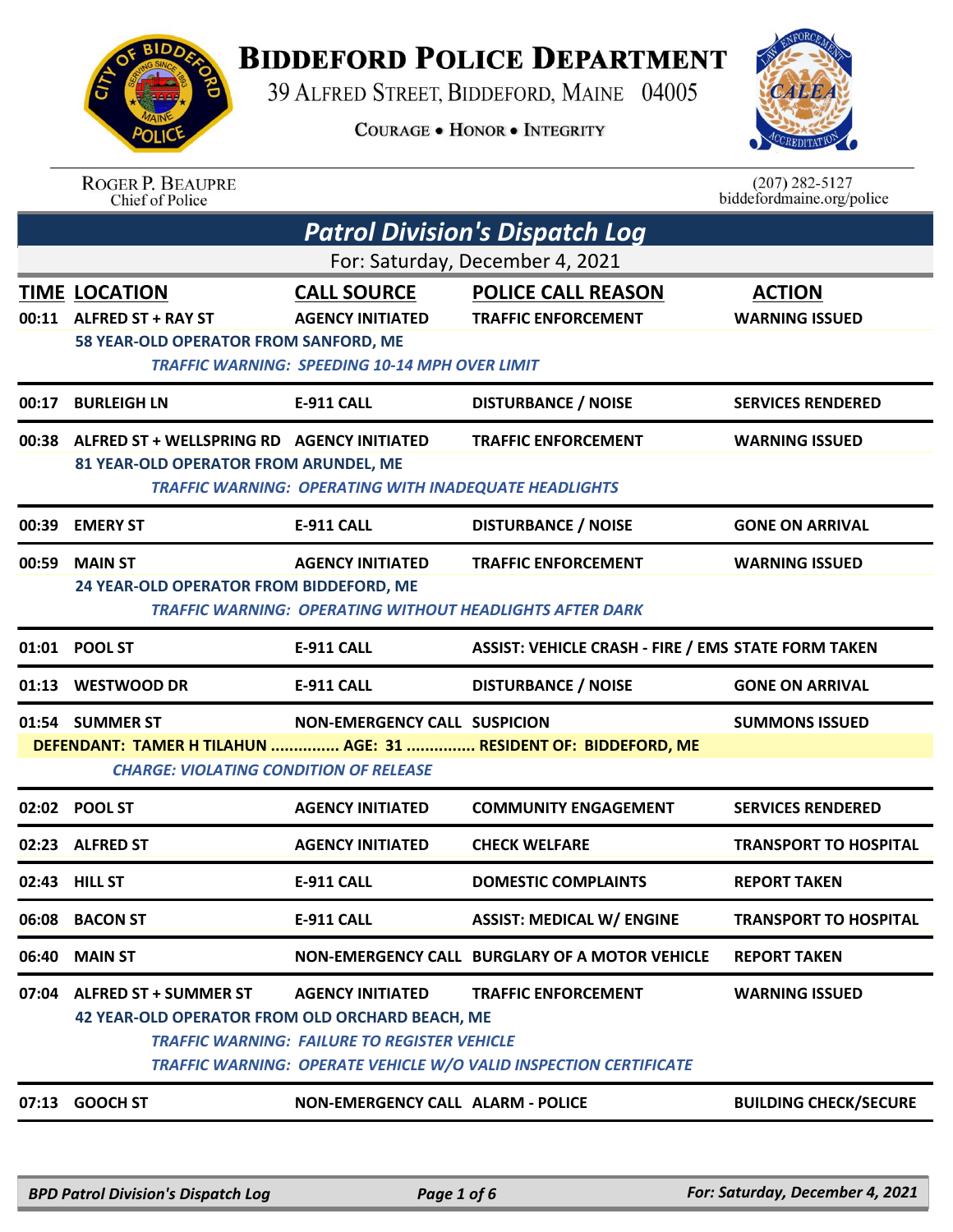|       | <b>TIME LOCATION</b><br>07:16 ALFRED ST                                         | <b>CALL SOURCE</b><br><b>AGENCY INITIATED</b>                                                                                            | <b>POLICE CALL REASON</b><br><b>TRAFFIC ENFORCEMENT</b>                                                                                               | <b>ACTION</b><br><b>VSAC ISSUED</b> |
|-------|---------------------------------------------------------------------------------|------------------------------------------------------------------------------------------------------------------------------------------|-------------------------------------------------------------------------------------------------------------------------------------------------------|-------------------------------------|
|       | 32 YEAR-OLD OPERATOR FROM BIDDEFORD, ME                                         | <b>TRAFFIC WARNING: FAILING TO CARRY VEHICLE REGISTRATION</b>                                                                            | <b>TRAFFIC CITATION: FAILING TO PRODUCE EVIDENCE OF VEHICLE INSURANCE</b><br><b>TRAFFIC WARNING: OPERATE VEHICLE W/O VALID INSPECTION CERTIFICATE</b> |                                     |
| 07:18 | <b>MARINER WAY</b>                                                              | <b>AGENCY INITIATED</b>                                                                                                                  | <b>OUT FOR FOLLOW UP</b>                                                                                                                              | <b>SERVICES RENDERED</b>            |
|       | 07:51 ALFRED ST + GRAHAM ST<br><b>26 YEAR-OLD OPERATOR FROM BIDDEFORD, ME</b>   | <b>AGENCY INITIATED</b><br><b>TRAFFIC CITATION: SPEEDING 15-19 MPH OVER LIMIT</b>                                                        | <b>TRAFFIC ENFORCEMENT</b><br><b>TRAFFIC CITATION: FAILING TO PRODUCE EVIDENCE OF VEHICLE INSURANCE</b>                                               | <b>VSAC ISSUED</b>                  |
|       | 08:04 ALFRED ST<br>37 YEAR-OLD OPERATOR FROM BIDDEFORD, ME                      | <b>AGENCY INITIATED</b><br><b>TRAFFIC WARNING: SPEEDING 1-9 MPH OVER LIMIT</b>                                                           | <b>TRAFFIC ENFORCEMENT</b>                                                                                                                            | <b>WARNING ISSUED</b>               |
|       | 08:17 WEST ST + BALD AVE<br>56 YEAR-OLD OPERATOR FROM BIDDEFORD, ME             | <b>AGENCY INITIATED</b>                                                                                                                  | <b>TRAFFIC ENFORCEMENT</b><br>TRAFFIC WARNING: OPERATE VEHICLE W/O VALID INSPECTION CERTIFICATE                                                       | <b>WARNING ISSUED</b>               |
|       | 08:25 PROSPECT ST + WEST ST<br>31 YEAR-OLD OPERATOR FROM BIDDEFORD, ME          | <b>AGENCY INITIATED</b><br><b>TRAFFIC WARNING: SPEEDING 10-14 MPH OVER LIMIT</b>                                                         | <b>TRAFFIC ENFORCEMENT</b>                                                                                                                            | <b>WARNING ISSUED</b>               |
|       | 08:36 WEST ST + GRANITE ST<br><b>41 YEAR-OLD OPERATOR FROM BIDDEFORD, ME</b>    | <b>AGENCY INITIATED</b><br><b>TRAFFIC WARNING: SPEEDING 1-9 MPH OVER LIMIT</b>                                                           | <b>TRAFFIC ENFORCEMENT</b>                                                                                                                            | <b>WARNING ISSUED</b>               |
| 08:44 | <b>WEST ST + MARION AVE</b><br><b>67 YEAR-OLD OPERATOR FROM WATERBORO, ME</b>   | <b>AGENCY INITIATED</b><br><b>TRAFFIC CITATION: SPEEDING 10-14 MPH OVER LIMIT</b><br><b>TRAFFIC WARNING: FAILURE TO REGISTER VEHICLE</b> | <b>TRAFFIC ENFORCEMENT</b><br><b>TRAFFIC WARNING: FAILING TO NOTIFY STATE OF NAME AND ADDRESS CHANGE</b>                                              | <b>VSAC ISSUED</b>                  |
|       | 08:58 GRANITE ST + WEST ST<br>57 YEAR-OLD OPERATOR FROM BIDDEFORD, ME           | <b>AGENCY INITIATED</b>                                                                                                                  | <b>TRAFFIC ENFORCEMENT</b><br><b>TRAFFIC WARNING: OPERATE VEHICLE W/O VALID INSPECTION CERTIFICATE</b>                                                | <b>WARNING ISSUED</b>               |
|       | 09:11 MAIN ST                                                                   | <b>AGENCY INITIATED</b>                                                                                                                  | <b>COMMUNITY ENGAGEMENT</b>                                                                                                                           | <b>NO VIOLATION</b>                 |
|       | 09:13 HILL ST<br>28 YEAR-OLD OPERATOR FROM BIDDEFORD, ME                        | <b>AGENCY INITIATED</b>                                                                                                                  | <b>TRAFFIC ENFORCEMENT</b><br><b>TRAFFIC CITATION: USE OF HANDHELD DEVICE WHILE OPERATING MV (1ST OFFENSE)</b>                                        | <b>VSAC ISSUED</b>                  |
| 09:24 | <b>HILL ST + HARRISON AVE</b><br><b>43 YEAR-OLD OPERATOR FROM BIDDEFORD, ME</b> | <b>AGENCY INITIATED</b>                                                                                                                  | <b>TRAFFIC ENFORCEMENT</b><br><b>TRAFFIC WARNING: OPERATE VEHICLE W/O VALID INSPECTION CERTIFICATE</b>                                                | <b>WARNING ISSUED</b>               |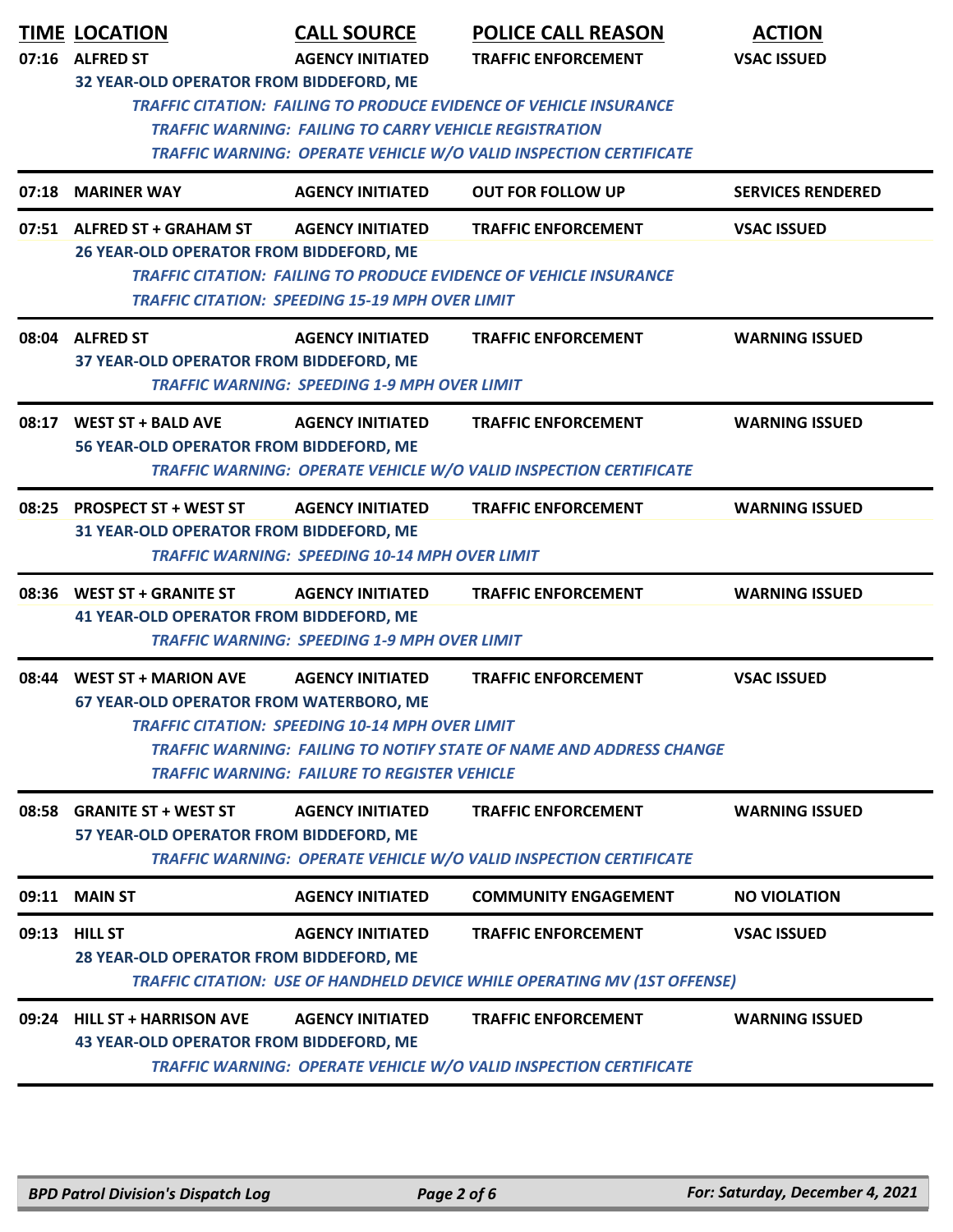|       | <b>TIME LOCATION</b><br>09:25 LINCOLN ST + ELM ST<br>29 YEAR-OLD OPERATOR FROM BIDDEFORD, ME                                                                                                                                                                       | <b>CALL SOURCE</b><br><b>AGENCY INITIATED</b>                                                                                         | <b>POLICE CALL REASON</b><br><b>TRAFFIC ENFORCEMENT</b>                                                                                                                   | <b>ACTION</b><br><b>WARNING ISSUED</b> |  |  |
|-------|--------------------------------------------------------------------------------------------------------------------------------------------------------------------------------------------------------------------------------------------------------------------|---------------------------------------------------------------------------------------------------------------------------------------|---------------------------------------------------------------------------------------------------------------------------------------------------------------------------|----------------------------------------|--|--|
|       | 09:29 WESTFIELD ST + HILL ST                                                                                                                                                                                                                                       | <b>AGENCY INITIATED</b>                                                                                                               | <b>TRAFFIC WARNING: FAILURE TO DISPLAY FRONT REGISTRATION PLATE</b><br><b>TRAFFIC ENFORCEMENT</b><br>DEFENDANT: COLE ANTHONY BOUCHEY  AGE: 22  RESIDENT OF: BIDDEFORD, ME | <b>SUMMONS ISSUED</b>                  |  |  |
|       | <b>CHARGE: OPERATING VEHICLE WITH EXPIRED LICENSE &gt;90 DAYS</b><br><b>CHARGE: FAILING TO STOP FOR OFFICER</b><br><b>TRAFFIC CITATION: FAILING TO PRODUCE EVIDENCE OF VEHICLE INSURANCE</b><br>TRAFFIC CITATION: OPERATE VEHICLE W/O VALID INSPECTION CERTIFICATE |                                                                                                                                       |                                                                                                                                                                           |                                        |  |  |
|       | 09:39 POOL ST                                                                                                                                                                                                                                                      | <b>E-911 CALL</b>                                                                                                                     | <b>VIOL PROTECTION FROM ABUSE</b>                                                                                                                                         | <b>REPORT TAKEN</b>                    |  |  |
|       | 10:05 ARCTIC CIR                                                                                                                                                                                                                                                   | <b>NON-EMERGENCY CALL ALARM - POLICE</b>                                                                                              |                                                                                                                                                                           | <b>FALSE ALARM</b>                     |  |  |
|       | 10:06 SHELTRA AVE<br>47 YEAR-OLD OPERATOR FROM BIDDEFORD, ME                                                                                                                                                                                                       | <b>AGENCY INITIATED</b><br><b>TRAFFIC WARNING: SPEEDING 1-9 MPH OVER LIMIT</b>                                                        | <b>TRAFFIC ENFORCEMENT</b>                                                                                                                                                | <b>WARNING ISSUED</b>                  |  |  |
|       | 10:14 ELM ST                                                                                                                                                                                                                                                       |                                                                                                                                       | NON-EMERGENCY CALL VEHICLE CRASH - POLICE ONLY                                                                                                                            | <b>SERVICES RENDERED</b>               |  |  |
|       | 10:29 HILL ST + FALL ST<br>31 YEAR-OLD OPERATOR FROM BIDDEFORD, ME                                                                                                                                                                                                 | <b>AGENCY INITIATED</b><br><b>TRAFFIC WARNING: FAILURE TO REGISTER VEHICLE</b><br><b>TRAFFIC WARNING: SPEEDING 1-9 MPH OVER LIMIT</b> | <b>TRAFFIC ENFORCEMENT</b>                                                                                                                                                | <b>WARNING ISSUED</b>                  |  |  |
|       | 10:36 HILL ST<br>56 YEAR-OLD OPERATOR FROM ALFRED, ME                                                                                                                                                                                                              | <b>AGENCY INITIATED</b>                                                                                                               | <b>TRAFFIC ENFORCEMENT</b><br><b>TRAFFIC WARNING: OPERATE VEHICLE W/O VALID INSPECTION CERTIFICATE</b>                                                                    | <b>WARNING ISSUED</b>                  |  |  |
|       | 10:42 PROSPECT ST<br>61 YEAR-OLD OPERATOR FROM BIDDEFORD, ME                                                                                                                                                                                                       | <b>AGENCY INITIATED</b><br><b>TRAFFIC WARNING: SPEEDING 10-14 MPH OVER LIMIT</b>                                                      | <b>TRAFFIC ENFORCEMENT</b>                                                                                                                                                | <b>WARNING ISSUED</b>                  |  |  |
|       | 10:52 WEST ST<br><b>47 YEAR-OLD OPERATOR FROM BIDDEFORD, ME</b>                                                                                                                                                                                                    | <b>AGENCY INITIATED</b><br><b>TRAFFIC WARNING: OBSCURING MOTOR VEHICLE PLATES MARKS</b>                                               | <b>TRAFFIC ENFORCEMENT</b><br><b>TRAFFIC WARNING: OPERATE VEHICLE W/O VALID INSPECTION CERTIFICATE</b>                                                                    | <b>WARNING ISSUED</b>                  |  |  |
|       | 10:56 ELM ST                                                                                                                                                                                                                                                       | <b>AGENCY INITIATED</b>                                                                                                               | <b>PAPERWORK</b>                                                                                                                                                          | <b>NEGATIVE CONTACT</b>                |  |  |
| 10:59 | <b>WEST ST</b><br><b>69 YEAR-OLD OPERATOR FROM BIDDEFORD, ME</b>                                                                                                                                                                                                   | <b>AGENCY INITIATED</b><br><b>TRAFFIC WARNING: SPEEDING 1-9 MPH OVER LIMIT</b>                                                        | <b>TRAFFIC ENFORCEMENT</b>                                                                                                                                                | <b>WARNING ISSUED</b>                  |  |  |
| 11:06 | <b>WEST ST + BERNARD AVE</b><br><b>48 YEAR-OLD OPERATOR FROM WESTBROOK, ME</b>                                                                                                                                                                                     | <b>AGENCY INITIATED</b><br><b>TRAFFIC WARNING: SPEEDING 10-14 MPH OVER LIMIT</b>                                                      | <b>TRAFFIC ENFORCEMENT</b>                                                                                                                                                | <b>WARNING ISSUED</b>                  |  |  |
| 11:07 | <b>PRECOURT ST + BAKERS WAY E-911 CALL</b>                                                                                                                                                                                                                         |                                                                                                                                       | <b>VEHICLE CRASH - POLICE ONLY</b>                                                                                                                                        | <b>STATE FORM TAKEN</b>                |  |  |
|       | <b>11:08 MAIN ST</b>                                                                                                                                                                                                                                               | <b>AGENCY INITIATED</b>                                                                                                               | <b>COMMUNITY ENGAGEMENT</b>                                                                                                                                               | <b>NO VIOLATION</b>                    |  |  |
|       | <b>BPD Patrol Division's Dispatch Log</b>                                                                                                                                                                                                                          | Page 3 of 6                                                                                                                           |                                                                                                                                                                           | For: Saturday, December 4, 2021        |  |  |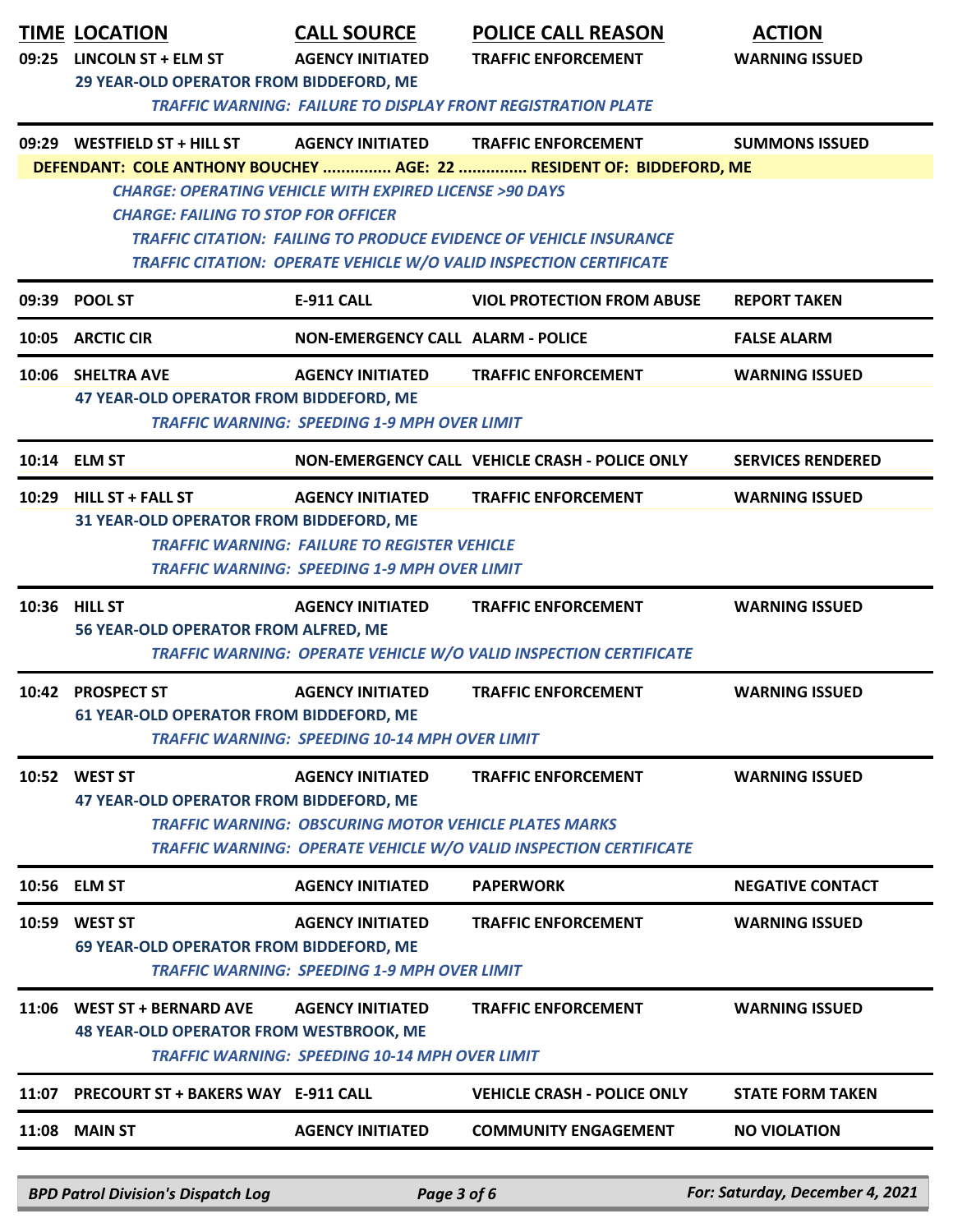|                                                                    | <b>TIME LOCATION</b><br>11:12 WEST ST<br><b>42 YEAR-OLD OPERATOR FROM BIDDEFORD, ME</b> | <b>CALL SOURCE</b><br><b>AGENCY INITIATED</b>                                    | <b>POLICE CALL REASON</b><br><b>TRAFFIC ENFORCEMENT</b>                                                                                                                       | <b>ACTION</b><br><b>VSAC ISSUED</b> |
|--------------------------------------------------------------------|-----------------------------------------------------------------------------------------|----------------------------------------------------------------------------------|-------------------------------------------------------------------------------------------------------------------------------------------------------------------------------|-------------------------------------|
|                                                                    |                                                                                         | <b>TRAFFIC WARNING: SPEEDING 10-14 MPH OVER LIMIT</b>                            | <b>TRAFFIC CITATION: FAILING TO PRODUCE EVIDENCE OF VEHICLE INSURANCE</b>                                                                                                     |                                     |
|                                                                    | 11:19 ELM ST                                                                            |                                                                                  | NON-EMERGENCY CALL VEHICLE CRASH - POLICE ONLY                                                                                                                                | <b>STATE FORM TAKEN</b>             |
|                                                                    | 11:24 WEST ST<br><b>36 YEAR-OLD OPERATOR FROM BIDDEFORD, ME</b>                         | <b>AGENCY INITIATED</b>                                                          | <b>TRAFFIC ENFORCEMENT</b><br><b>TRAFFIC WARNING: OPERATE VEHICLE W/O VALID INSPECTION CERTIFICATE</b>                                                                        | <b>WARNING ISSUED</b>               |
|                                                                    | 11:29 GRANITE ST<br><b>44 YEAR-OLD OPERATOR FROM BIDDEFORD, ME</b>                      | <b>AGENCY INITIATED</b>                                                          | <b>TRAFFIC ENFORCEMENT</b><br><b>TRAFFIC CITATION: FAILING TO PRODUCE EVIDENCE OF VEHICLE INSURANCE</b><br>TRAFFIC CITATION: OPERATE VEHICLE W/O VALID INSPECTION CERTIFICATE | <b>VSAC ISSUED</b>                  |
|                                                                    | 11:36 HILL ST                                                                           | <b>E-911 CALL</b>                                                                | <b>ASSIST: MEDICAL   ECHO LEVEL</b>                                                                                                                                           | <b>TRANSPORT TO HOSPITAL</b>        |
|                                                                    | 11:38 HEALTHCARE DR                                                                     | <b>NON-EMERGENCY CALL ALARM - POLICE</b>                                         |                                                                                                                                                                               | <b>FALSE ALARM</b>                  |
|                                                                    | 11:43 WEST ST + CENTURY DR<br>39 YEAR-OLD OPERATOR FROM BIDDEFORD, ME                   | <b>AGENCY INITIATED</b><br><b>TRAFFIC WARNING: SPEEDING 1-9 MPH OVER LIMIT</b>   | <b>TRAFFIC ENFORCEMENT</b><br><b>TRAFFIC WARNING: FAILING TO NOTIFY STATE OF NAME AND ADDRESS CHANGE</b>                                                                      | <b>WARNING ISSUED</b>               |
| 11:45                                                              | <b>LAMBERT ST</b>                                                                       | <b>NON-EMERGENCY CALL SUSPICION</b>                                              |                                                                                                                                                                               | <b>SERVICES RENDERED</b>            |
|                                                                    | 11:59 ELM ST                                                                            | <b>RADIO</b>                                                                     | <b>SUSPICION</b>                                                                                                                                                              | <b>UNFOUNDED</b>                    |
|                                                                    | 12:17 HILL ST<br>51 YEAR-OLD OPERATOR FROM BIDDEFORD, ME                                | <b>AGENCY INITIATED</b><br><b>TRAFFIC WARNING: FAILURE TO REGISTER VEHICLE</b>   | <b>TRAFFIC ENFORCEMENT</b><br>TRAFFIC WARNING: OPERATE VEHICLE W/O VALID INSPECTION CERTIFICATE                                                                               | <b>WARNING ISSUED</b>               |
|                                                                    | 12:21 ALFRED ST                                                                         | <b>AGENCY INITIATED</b>                                                          | <b>PAPERWORK</b>                                                                                                                                                              | <b>PAPERWORK NOT SERVED</b>         |
|                                                                    | 12:23 ALFRED ST                                                                         | E-911 CALL                                                                       | <b>VEHICLE CRASH - POLICE ONLY</b>                                                                                                                                            | <b>STATE FORM TAKEN</b>             |
|                                                                    | 12:23 ALFRED ST                                                                         | <b>WALK-IN AT STATION</b>                                                        | <b>ASSIST CITIZEN</b>                                                                                                                                                         | <b>SERVICES RENDERED</b>            |
|                                                                    | 12:27 HILL ST<br>21 YEAR-OLD OPERATOR FROM OLD ORCHARD BEACH, ME                        | <b>AGENCY INITIATED</b><br><b>TRAFFIC WARNING: SPEEDING 10-14 MPH OVER LIMIT</b> | <b>TRAFFIC ENFORCEMENT</b><br><b>TRAFFIC CITATION: FAILING TO PRODUCE EVIDENCE OF VEHICLE INSURANCE</b>                                                                       | <b>VSAC ISSUED</b>                  |
|                                                                    | 12:54 ALFRED ST                                                                         | <b>RADIO</b>                                                                     | <b>VEHICLE CRASH - POLICE ONLY</b>                                                                                                                                            | <b>SERVICES RENDERED</b>            |
|                                                                    | 13:20 TIGER WAY                                                                         | <b>AGENCY INITIATED</b>                                                          | <b>ANIMAL COMPLAINT</b>                                                                                                                                                       | <b>WARNING ISSUED</b>               |
|                                                                    | 13:52 SOUTH ST                                                                          | <b>E-911 CALL</b>                                                                | ASSIST: VEHICLE CRASH - FIRE / EMS TRANSPORT TO HOSPITAL                                                                                                                      |                                     |
| DEFENDANT: ARTHUR FRANCIS ROY  AGE: 65  RESIDENT OF: BIDDEFORD, ME | 14:11 MARINER WAY                                                                       | <b>WALK-IN AT STATION</b>                                                        | <b>VIOL PROTECTION FROM HARASSM SUMMONS ISSUED</b>                                                                                                                            |                                     |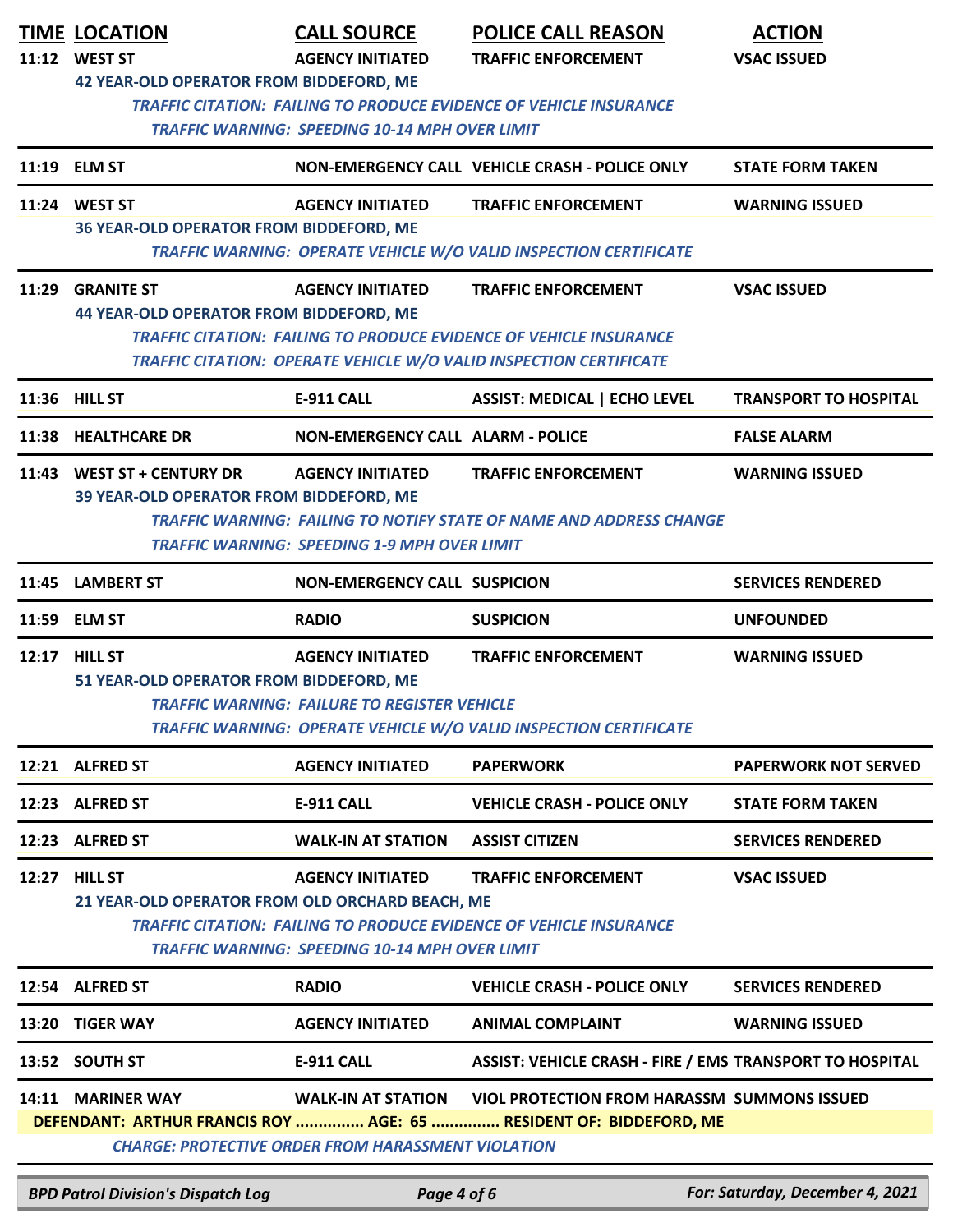| 14:14 | <b>TIME LOCATION</b><br><b>MAIN ST</b>                                       | <b>CALL SOURCE</b><br>NON-EMERGENCY CALL TRESPASSING                                                                                 | <b>POLICE CALL REASON</b>                                                                                                    | <b>ACTION</b><br><b>NEGATIVE CONTACT</b> |
|-------|------------------------------------------------------------------------------|--------------------------------------------------------------------------------------------------------------------------------------|------------------------------------------------------------------------------------------------------------------------------|------------------------------------------|
|       | 15:05 ALFRED ST                                                              | <b>WALK-IN AT STATION</b>                                                                                                            | <b>INSPECTION PERMIT</b>                                                                                                     | <b>SERVICES RENDERED</b>                 |
|       | 15:16 ALFRED ST<br>51 YEAR-OLD OPERATOR FROM BIDDEFORD, ME                   | <b>AGENCY INITIATED</b><br><b>TRAFFIC WARNING: SPEEDING 10-14 MPH OVER LIMIT</b>                                                     | <b>TRAFFIC ENFORCEMENT</b>                                                                                                   | <b>WARNING ISSUED</b>                    |
|       | 15:43 ELM ST                                                                 | E-911 CALL                                                                                                                           | <b>DISTURBANCE / NOISE</b>                                                                                                   | <b>UNFOUNDED</b>                         |
| 15:43 | <b>MARINER WAY</b>                                                           |                                                                                                                                      | NON-EMERGENCY CALL VEHICLE CRASH - POLICE ONLY                                                                               | <b>STATE FORM TAKEN</b>                  |
|       | 16:26 LESSARD AVE                                                            | <b>E-911 CALL</b>                                                                                                                    | 911 MISUSE                                                                                                                   | <b>SERVICES RENDERED</b>                 |
|       | 16:32 HILL ST                                                                | <b>AGENCY INITIATED</b>                                                                                                              | <b>PAPERWORK</b>                                                                                                             | <b>PAPERWORK SERVED</b>                  |
| 16:59 | <b>BENSON RD</b>                                                             | <b>NON-EMERGENCY CALL SUSPICION</b>                                                                                                  |                                                                                                                              | <b>SERVICES RENDERED</b>                 |
| 17:30 | <b>ELM ST</b><br>59 YEAR-OLD OPERATOR FROM BIDDEFORD, ME                     | <b>AGENCY INITIATED</b><br><b>TRAFFIC WARNING: OPERATING WITH INADEQUATE HEADLIGHTS</b>                                              | <b>TRAFFIC ENFORCEMENT</b>                                                                                                   | <b>WARNING ISSUED</b>                    |
| 17:35 | <b>HILLS BEACH RD</b>                                                        |                                                                                                                                      | NON-EMERGENCY CALL VEHICLE CRASH - POLICE ONLY                                                                               | <b>REPORT TAKEN</b>                      |
| 17:40 | <b>LANDRY ST + HILL ST</b><br>43 YEAR-OLD OPERATOR FROM BIDDEFORD, ME        | <b>AGENCY INITIATED</b>                                                                                                              | <b>TRAFFIC ENFORCEMENT</b><br><b>TRAFFIC WARNING: OPERATING WITHOUT HEADLIGHTS AFTER DARK</b>                                | <b>WARNING ISSUED</b>                    |
|       | 17:45 ALFRED ST                                                              | <b>NON-EMERGENCY CALL CHECK WELFARE</b>                                                                                              |                                                                                                                              | <b>SERVICES RENDERED</b>                 |
| 18:09 | <b>HILL ST</b>                                                               | <b>E-911 CALL</b>                                                                                                                    | <b>DOMESTIC COMPLAINTS</b>                                                                                                   | <b>REPORT TAKEN</b>                      |
| 18:20 | <b>HEALTHCARE DR</b>                                                         | <b>NON-EMERGENCY CALL ALARM - POLICE</b>                                                                                             |                                                                                                                              | <b>BUILDING CHECK/SECURE</b>             |
|       | 18:33 ALFRED ST<br><b>CHARGE: VIOLATING CONDITION OF RELEASE</b>             |                                                                                                                                      | <b>NON-EMERGENCY CALL VIOL OF BAIL CONDITIONS</b><br>DEFENDANT: RANDAL STERLING TOWNSEND  AGE: 30  RESIDENT OF: STANDISH, ME | <b>ARREST(S) MADE</b>                    |
|       | 19:41 ALFRED ST + BARRA RD<br>35 YEAR-OLD OPERATOR FROM LAWRENCE, MA         | <b>AGENCY INITIATED</b><br><b>TRAFFIC CITATION: SPEEDING 15-19 MPH OVER LIMIT</b>                                                    | <b>TRAFFIC ENFORCEMENT</b>                                                                                                   | <b>VSAC ISSUED</b>                       |
| 20:06 | <b>ELM ST + DIGITAL DR</b><br><b>48 YEAR-OLD OPERATOR FROM KENNEBUNK, ME</b> | <b>AGENCY INITIATED</b><br><b>TRAFFIC WARNING: FAILING TO OBTAIN DRIVERS LICENSE</b><br>TRAFFIC WARNING: FAILURE TO REGISTER VEHICLE | <b>TRAFFIC ENFORCEMENT</b>                                                                                                   | <b>WARNING ISSUED</b>                    |
|       | 20:18 MAY ST<br><b>CHARGE: OUI (ALCOHOL)</b>                                 | <b>E-911 CALL</b>                                                                                                                    | <b>OPERATING UNDER INFLUENCE</b><br>DEFENDANT: DERICK JEFFREY LETELLIER  AGE: 30  RESIDENT OF: ARUNDEL, ME                   | <b>ARREST(S) MADE</b>                    |
|       | 21:23 GEORGE ST                                                              | NON-EMERGENCY CALL ANIMAL COMPLAINT                                                                                                  |                                                                                                                              | <b>NEGATIVE CONTACT</b>                  |
| 21:27 | <b>RUGBY ST</b>                                                              | <b>NON-EMERGENCY CALL CIVIL COMPLAINT</b>                                                                                            |                                                                                                                              | <b>CIVIL COMPLAINT</b>                   |

*BPD Patrol Division's Dispatch Log Page 5 of 6 For: Saturday, December 4, 2021*